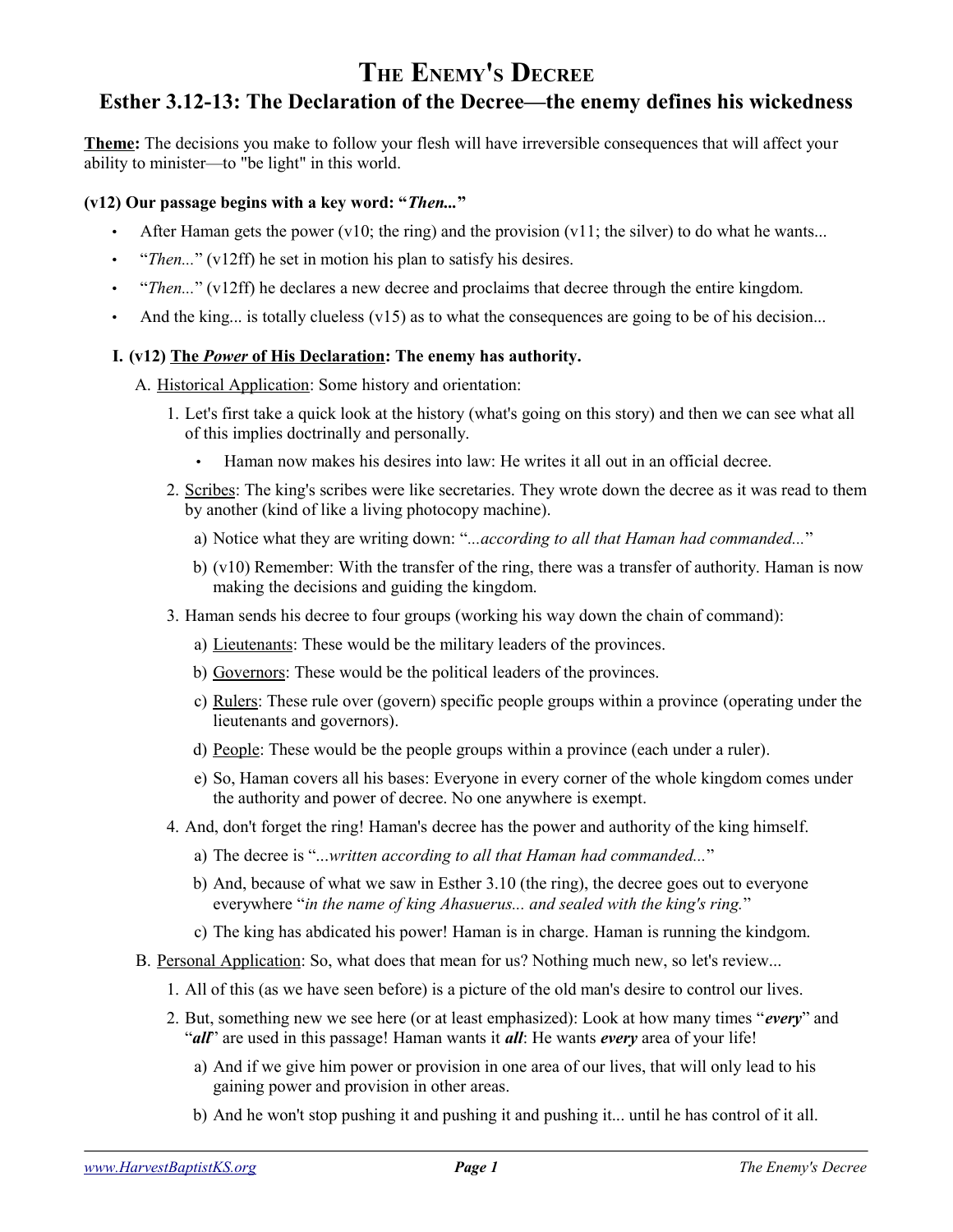- 3. One more thing to notice: (Est 8.4-8) Once Haman gets power and authority, his decisions and decrees are irreversible!
	- a) (Col 2.13) When we are saved, we are forgiven of *all* our sins (past, present, and future).
	- b) (Gal 6.7-8) But that does *not* mean we are free from the *consequences* of our sins and of our decisions in life.
		- (1) Just like with Ahasuerus: He *cannot* reverse the laws Haman put into motion.
		- (2) And there are, oftentimes, consequences to our decisions that we *cannot* reverse.
			- (a) An unwanted pregnancy... a bad decision about who to marry... bad management of your finances getting you into debt... decisions to play sports (injuries)... career choice.
			- (b) Be very careful about the decisions you make in life because what you sow is what you will reap. Decisions bring consequences (good or bad), so be very careful!
- C. Doctrinal Application: Once Haman has power over the kingdom, he decrees a persecution.
	- 1. (Dan 9.27) Once the Antichrist (pictured in Haman) gets power over the world, he breaks his covenant of peace and decrees a persecution of the Jews.
	- 2. (v12 cf. Rev 12.12) And just like Haman wasted no time in declaring his decree (he did it in the *first month*, immediately after he was given power), so the Antichrist (Satan incarnate) will waste no time in his persecution of the Jews—he'll know his time is short!
	- 3. (v12) And we also see that Haman declares his decree on the  $13<sup>th</sup>$  day of that first month: 13 is the number of rebellion in the Bible (cf. Gen 14.4).
- D. [Review: v12] The Power of His Declaration: The enemy now has the authoritative power to run the kingdom and with that power he sets in place an irreversible decree. So, what's he want to do... (v13)?

### **II. (v13) The** *Purpose* **of His Declaration: The enemy wants action.**

A. History: Haman orders four specific things...

- 1. He wants to [1] destroy, [2] kill, and [3] cause to perish all the Jews (men, women, and children). And he wants to [4] take the spoil of them for a prey ("spoils of war"—take what you want).
- 2. And he wants those four things (that genocide of the Jews) done in *one day*.
- B. Personal Application: (John 10.10) That's just what our enemy has wanted to do with all of us...
	- 1. And that enemy (Satan) uses our flesh (Haman) to get it done! Haman (our old man, the flesh) wants to kill us and, in a certain sense, he has already done that. Think about it...
		- a) (Rom 5.12; Eccl 8.8) Death is a universal sentence pronounced upon *all* men *every*where.
		- b) (Rom 6.23a) And "Haman" in us (sin in us) is responsible for that "decree of death."
	- 2. And we also see the number 13 come up again in the context of Haman's "decree of death."
		- a) Remember, 13 is the number of rebellion in the Bible. Death comes by the hand of Haman on the 13<sup>th</sup> day and death came to mankind because of his rebellion against God.
		- b) The way to "reverse" the effects of that decree of death is to "*reverse your rebellion*." We call that *repentance*. Turn from serving sin and self; turn to the Lord, to serve Him only.
	- 3. Also notice how Haman, like our flesh, wants to kill each and every Jew (even the small children).
		- a) (Mat 5.16) Remember how we saw that the Jews were like "points of light" in the kingdom? They were to be "points of light" to the Gentiles nations.
		- b) These Jews represent the "points of light" in our lives—points where people can see the light of God (godly living, biblical decision making, Christ-like lifestyles, witnessing).
		- c) A lot of times we think we're doing good to avoid the "big sins" in life (we don't let Haman kill the "adults"), but then we give over to the flesh in small areas (he kills the "children").